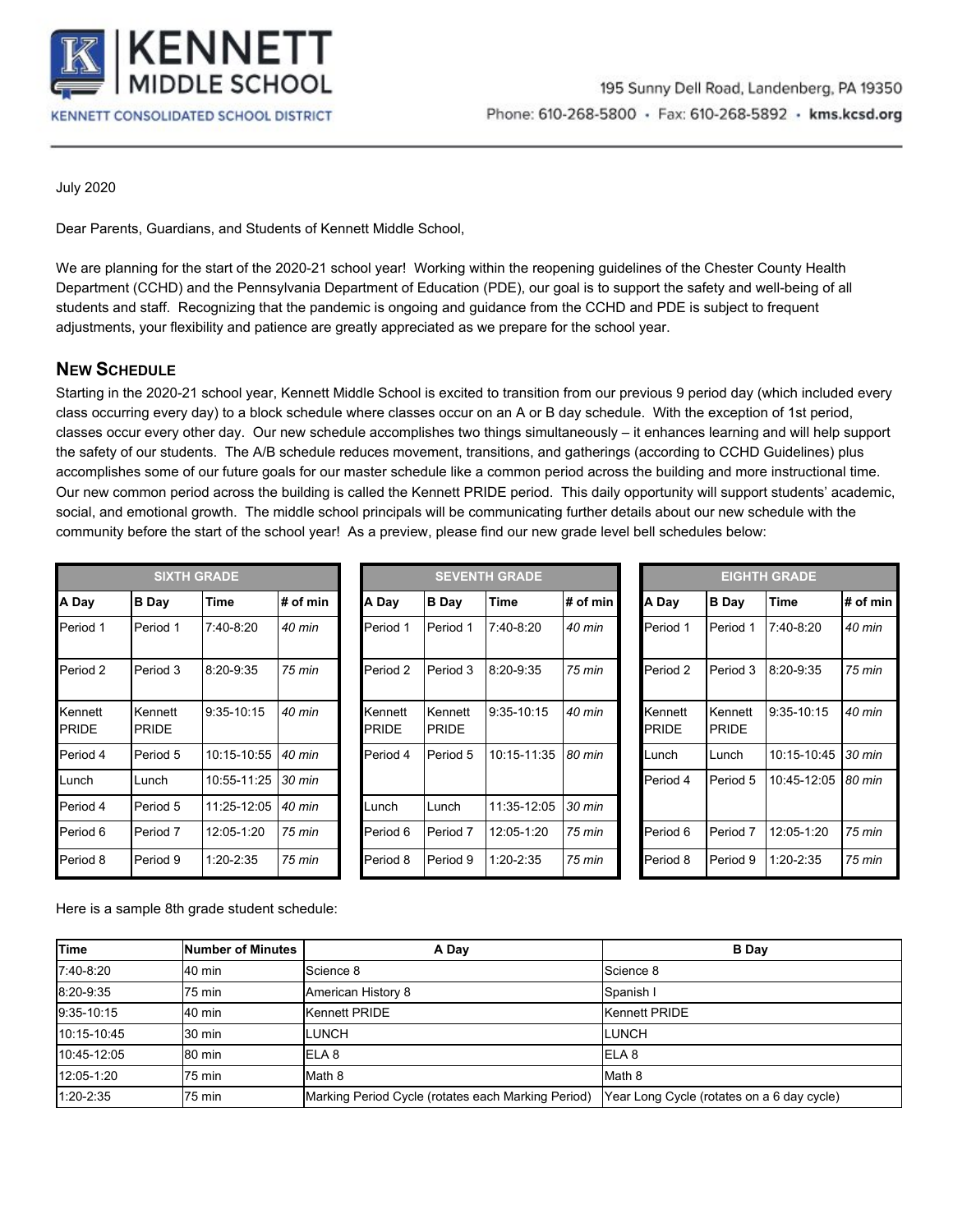# **VIEW PRELIMINARY SCHEDULES**

To view your child's course placement and preliminary schedule, follow these steps:

- $\rightarrow$  Access Skyward [here](https://kms.kcsd.org/for-parents/family-and-student-skyward-access/) and login.
- → Go to Schedule.
- ➔ View "Request Courses for 2020-21 for Kennett Middle School" to view the courses your student has been recommended for, placed in, or requested.

Closer to when school begins, actual schedules with teacher names and periods will be available on Skyward. Included in this letter is more information about our Course Offerings. If you have a question about the preliminary schedule, please contact Mrs. Patty Krieger in our Guidance Department at 610-268-5878 or [pkrieger@kcsd.org](mailto:pkrieger@kcsd.org).

Home

Schedule

Documents

Login History

Schedule

2020 - 2021

**Course Requests** 

No Schedule was found.

(Kennett Middle School)

Term 1

09/25/201

**Click here** 

Request Courses for 2020-2021 in Kennett Middle School

Term 3

(10/29/20)

12/02/20

Term 4

(12/03/20)<br>01/17/21)

Te

 $^{(0)}_{02}$ 

Term 2

(09/25/20)<br>10/28/20)

Please note:

- When you view your preliminary courses, you may see "This course has already been scheduled" for many cycles classes since we have already placed students in those courses. If you don't see the message in red, it just means we are in the process of scheduling that course into a section, period, and with a teacher. Information about which section, period, and teacher for which your child has been scheduled will be available in Skyward closer to when school begins!
- German I will not be offered at Kennett Middle School this year so students will be scheduled for their alternate request.

# **COURSE PLACEMENT 2020-21**

Due to our extended school closure and a limited availability of data, we utilized the following to best place students appropriately in our courses:

- Teacher/Case Manager input
- **Winter Benchmarks**
- 2019-2020 Course Placement
- PVAAS Projections (PVAAS is a growth indicator for standardized testing)

#### **NEW STUDENT ORIENTATION**

Because we are not permitted to have large gatherings at this time, new student orientation will be virtual on August 21, 2020 at 9:30am. We will communicate more about this soon!

### **BUS INFORMATION**

Bus information will be available in August. If you have any questions after you receive your bus card in the mail, please call the transportation office at 610-444-6619.

#### **KMS SUPPLY LISTS & SUMMER READING ASSIGNMENTS**

Please visit our website at [https://kms.kcsd.org,](https://kms.kcsd.org/) go to School Information, and then to KMS Supply Lists & Summer Assignments.

### **STUDENT ITEM RETRIEVAL & DROP OFF**

If you were unable to make our scheduled dates in June to pick up locker contents, eighth grade gifts, or drop off textbooks, please call the main office 610-268-5800 to schedule a time to come in.

Enjoy what is left of your summer and we look forward to seeing you all soon!

Sincerely with Kennett **PRIDE**,

Dr. Lorenzo G. DeAngelis, Jr. (1998) Mrs. Brenna L. Austin Mrs. Music Mr. Jacob D. Moore Principal Assistant Principal Assistant Principal

frenna f. Austin

Cake Willow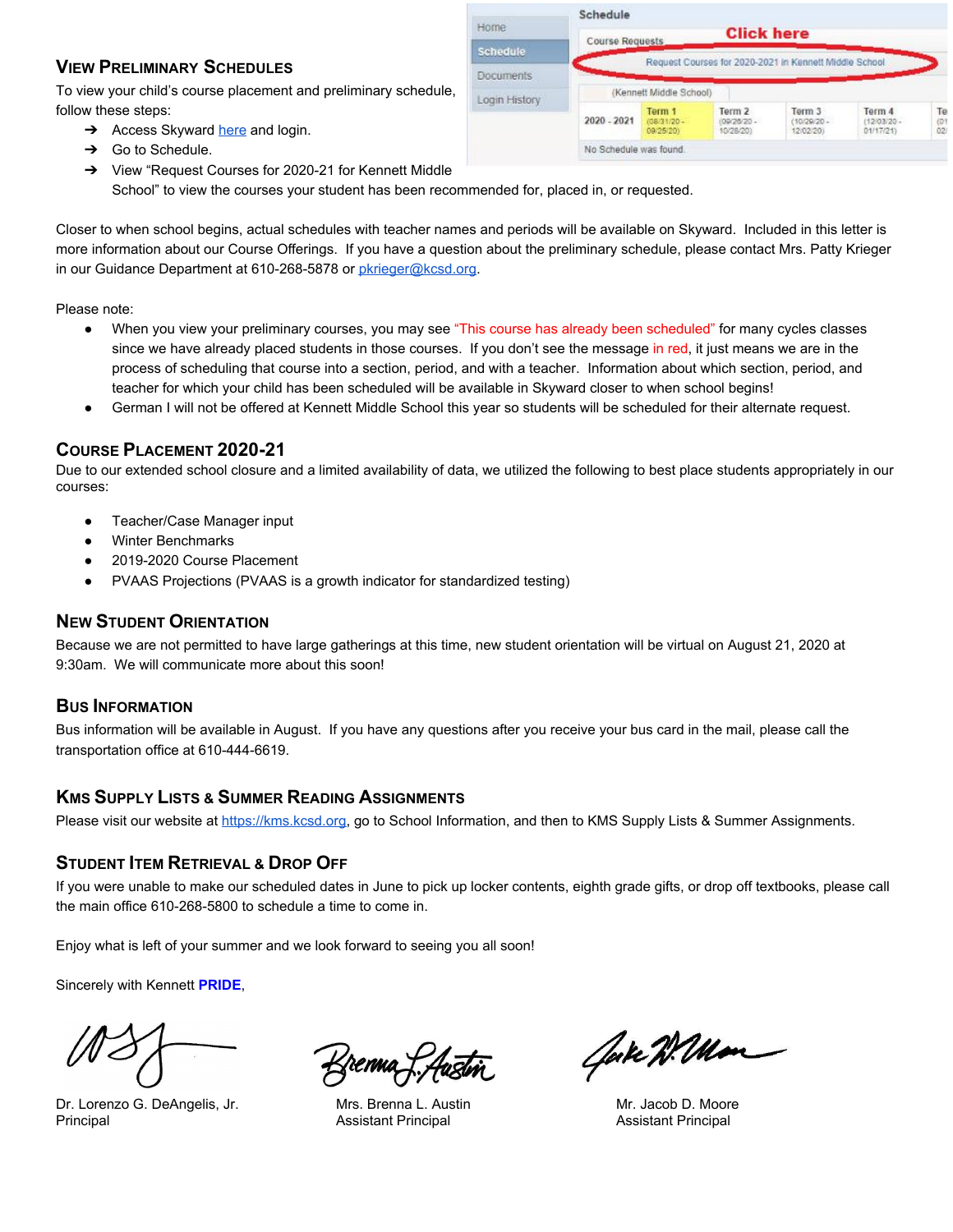

Julio 2020

Estimados padres, tutores y estudiantes de la Kennett Middle School,

¡Estamos planeando el comienzo del año escolar 2020-21! Trabajando dentro de las pautas de Reabrir del Departamento de Salud del Condado de Chester (CCHD) y el Departamento de Educación de Pennsylvania (PDE), nuestro objetivo es apoyar la seguridad y el bienestar de todos los estudiantes y el personal. Reconociendo que la pandemia está en curso y que la orientación del CCHD y PDE está sujeta a cambios frecuentes, su flexibilidad y paciencia son muy apreciadas mientras nos preparamos para el año escolar.

# **NUEVO HORARIO**

A partir del año escolar 2020-21, la Kennett Middle School (KMS) se complace en hacer la transición de nuestro día anterior de 9 períodos (que incluía todas las clases que ocurren todos los días) a un horario de bloque (75-80 minutos) donde las clases ocurren en un horario de días A o B. Con la excepción del primer período, las clases ocurren cada dos días. Nuestro nuevo horario logra dos cosas simultáneamente: mejora el aprendizaje y ayudará a apoyar la seguridad de nuestros estudiantes. El horario A / B reduce el movimiento, las transiciones y las reuniones (de acuerdo con las pautas de CCHD) y además cumple algunos de nuestros objetivos futuros para nuestro horario maestro, como un período común en todo el edificio y más tiempo de instrucción. Nuestro nuevo período común en todo el edificio se llama el período de Kennett PRIDE (Orgullo). Esta oportunidad diaria apoyará el crecimiento académico, social y emocional de los estudiantes. ¡Los directores de KMS comunicarán más detalles sobre nuestro nuevo horario con la comunidad antes del comienzo del año escolar! Como una vista previa, encuentre nuestros nuevos horarios de campana de nivel de grado abajo::

| <b>GRADO SEIS</b>       |                         |               |          | <b>GRADO SIETE</b>      |                         |               |          | <b>GRADO OCHO</b>       |                         |               |          |
|-------------------------|-------------------------|---------------|----------|-------------------------|-------------------------|---------------|----------|-------------------------|-------------------------|---------------|----------|
| Día A                   | Día B                   | Hora          | # de min | Día A                   | <b>Día B</b>            | Hora          | # de min | <b>Día A</b>            | Día B                   | Hora          | # de min |
| Periodo 1               | Periodo 1               | $7:40-8:20$   | 40 min   | Periodo 1               | Periodo 1               | $7:40-8:20$   | 40 min   | Periodo 1               | Periodo 1               | 7:40-8:20     | 40 min   |
| Periodo 2               | Periodo 3               | $8:20 - 9:35$ | 75 min   | Periodo 2   Periodo 3   |                         | $8:20-9:35$   | 75 min   | Periodo 2               | Periodo 3               | 8:20-9:35     | 75 min   |
| Kennett<br><b>PRIDE</b> | Kennett<br><b>PRIDE</b> | $9:35-10:15$  | 40 min   | Kennett<br><b>PRIDE</b> | Kennett<br><b>PRIDE</b> | $9:35-10:15$  | 40 min   | Kennett<br><b>PRIDE</b> | Kennett<br><b>PRIDE</b> | $9:35-10:15$  | 40 min   |
| Periodo 4               | Periodo 5               | 10:15-10:55   | 40 min   | Periodo 4               | Periodo 5               | 10:15-11:35   | 80 min   | lLunch                  | Lunch                   | 10:15-10:45   | 30 min   |
| Lunch                   | Lunch                   | 10:55-11:25   | 30 min   |                         |                         |               |          | Periodo 4               | Periodo 5               | 10:45-12:05   | 80 min   |
| Periodo 4               | Periodo 5               | 11:25-12:05   | 40 min   | Luncho                  | Lunch                   | 11:35-12:05   | 30 min   |                         |                         |               |          |
| Periodo 6               | Periodo 7               | 12:05-1:20    | 75 min   | Periodo 6   Periodo 7   |                         | 12:05-1:20    | 75 min   |                         | Periodo 6   Periodo 7   | 12:05-1:20    | 75 min   |
| Periodo 8               | Periodo 9               | $1:20 - 2:35$ | 75 min   | Periodo 8   Periodo 9   |                         | $1:20 - 2:35$ | 75 min   | Periodo 8               | Periodo 9               | $1:20 - 2:35$ | 75 min   |

Aquí hay un ejemplo de un horario de un estudiante del grado ocho:

| La Hora       | # de min | Día A                                                 | Día B                                            |
|---------------|----------|-------------------------------------------------------|--------------------------------------------------|
| 7:40-8:20     | 40 min   | Ciencias 8                                            | Ciencias 8                                       |
| 8:20-9:35     | 75 min   | Historia de América 8                                 | Español 1                                        |
| 9:35-10:15    | 40 min   | <b>Kennett PRIDE</b>                                  | Kennett PRIDE                                    |
| 10:15-10:45   | 30 min   | Almuerzo                                              | Almuerzo                                         |
| 10:45-12:05   | 80 min   | Arte del Lenguaje 8                                   | Arte del Lenguaje 8                              |
| 12:05-1:20    | 75 min   | Mathemátics 8                                         | Mathemátics 8                                    |
| $1:20 - 2:35$ | 75 min   | Ciclo del Período de Calificación (rota cada período) | Ciclo del Año Largo (gira en un ciclo de 6 días) |